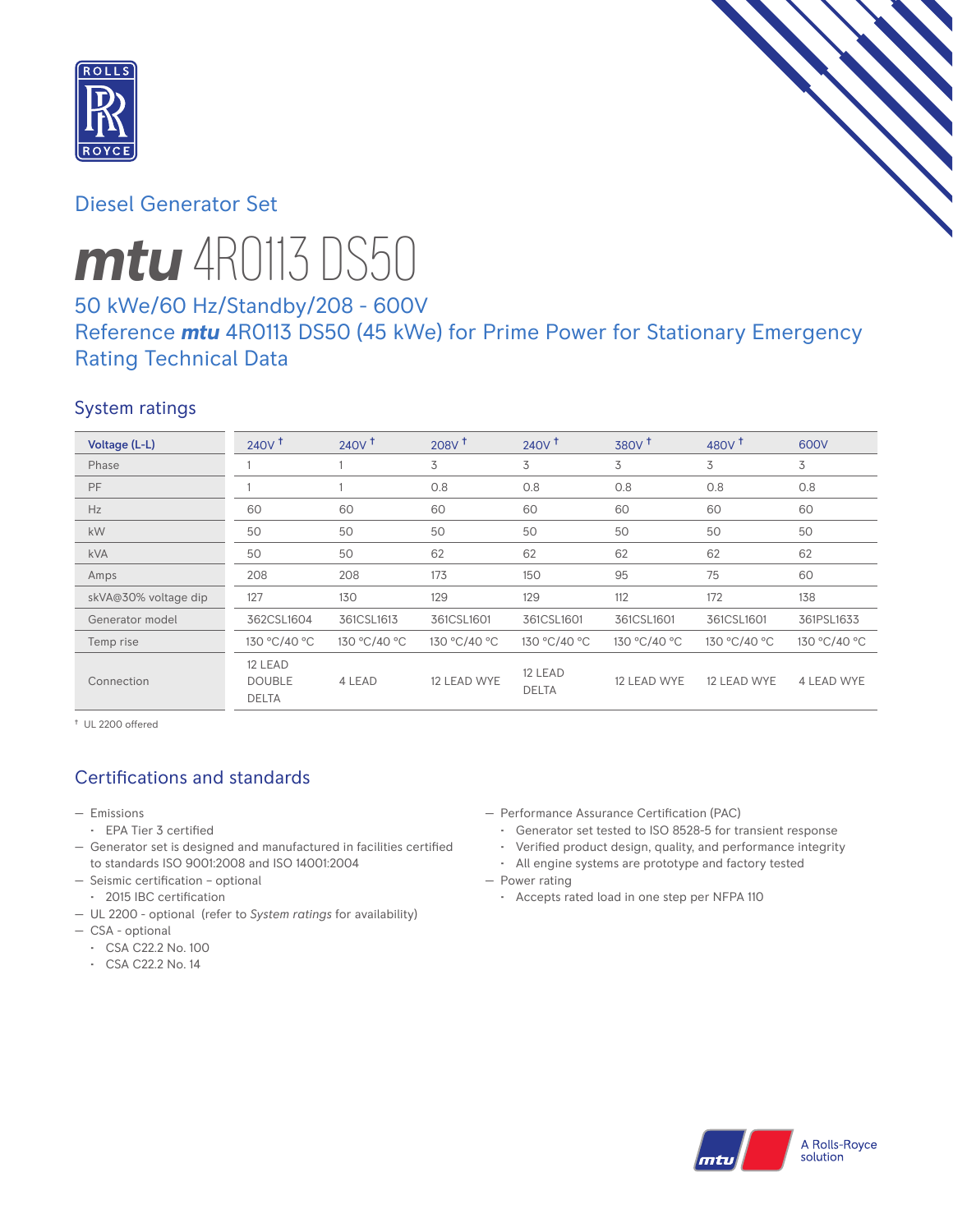## Standard features \*

- Single source supplier
- Global product support
- Two (2) Year/3,000 Hour Basic Limited Warranty
- 4045TF280 diesel engine
	- 4.5 liter displacement
	- Mechanical injection pump
	- 4-cycle
- Engine-generator resilient mounted
- Complete range of accessories
- Cooling system
- Integral set-mounted
	- Engine-driven fan

# Standard equipment \*

#### Engine

- Air cleaner
- Oil pump
- Oil drain extension and shut-off valve
- Full flow oil filter
- Fuel filter with water seperator
- Jacket water pump
- Thermostat
- Blower fan and fan drive
- Radiator unit mounted
- Electric starting motor 12V
- Governor mechanical droop
- Base formed steel
- SAE flywheel and bell housing
- Charging alternator 12V
- Battery box and cables
- Flexible fuel connectors
- Flexible exhaust connection
- EPA certified engine

#### **Generator**

- NEMA MG1, IEEE, and ANSI standards compliance for temperature rise and motor starting
- Self-ventilated and drip-proof
- Superior voltage waveform
- Solid state, volts-per-hertz regulator
- $\pm$  1% voltage regulation no load to full load
- Brushless alternator with brushless pilot exciter
- 4 pole, rotating field
- 130 °C maximum standby temperature rise
- 1-bearing, sealed
- Flexible coupling
- Full amortisseur windings
- 125% rotor balancing
- 3-phase voltage sensing
- 100% of rated load one step
- 5% maximum total harmonic distortion
- Generator
	- Brushless, rotating field generator
	- 2/3 pitch windings
	- 300% short circuit capability with optional Permanent Magnet Generator (PMG)
- Digital control panel(s)
	- UL recognized, CSA certified, NFPA 110
	- Complete system metering
	- LCD display

### Digital control panel(s)

- Digital metering
- Engine parameters
- Generator protection functions
- Engine protection
- Windows®-based software
- Multilingual capability
- Communications to remote annunciator
- Programmable input and output contacts
- UL recognized, CSA certified, CE approved
- Event recording
- IP 54 front panel rating with integrated gasket
- NFPA 110 compatible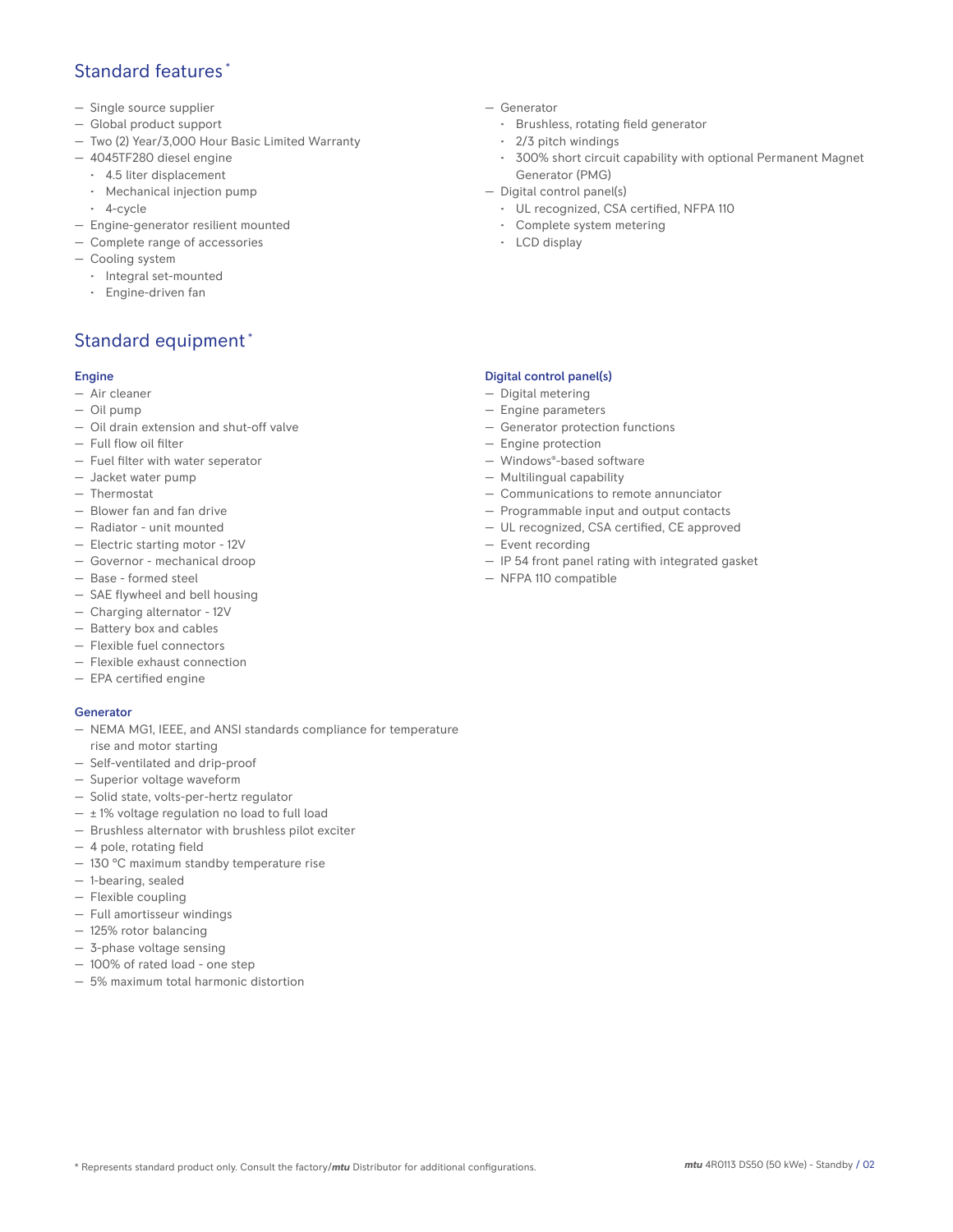# Application data

## Engine

| ------                      |                  |
|-----------------------------|------------------|
| Manufacturer                | John Deere       |
| Model                       | 4045TF280        |
| Type                        | 4-cycle          |
| Arrangement                 | 4-inline         |
| Displacement: $L (in3)$     | 4.5(275)         |
| Bore: cm (in)               | 10.6(4.19)       |
| Stroke: cm (in)             | 12.7(5)          |
| Compression ratio           | 19:1             |
| Rated rpm                   | 1.800            |
| Engine governor             | mechanical droop |
| Maximum power: kWm (bhp)    | 63 (85)          |
| Steady state frequency band | ± 0.5%           |
| Air cleaner                 | dry              |
|                             |                  |

## Liquid capacity

| Total oil system: L (gal)             | 13(3.4)  |
|---------------------------------------|----------|
| Engine jacket water capacity: L (gal) | 8.5(2.3) |
| System coolant capacity: L (gal)      | 18.9(5)  |

#### Electrical

| Electric volts DC                          |     |
|--------------------------------------------|-----|
| Cold cranking amps under $-17.8$ °C (0 °F) | 925 |
| Batteries: group size                      | 31  |
| Batteries: quantity                        |     |
|                                            |     |

## Fuel system

| $3/8"$ NPT  |
|-------------|
| $3/8$ " NPT |
| 1.8(6)      |
| diesel #2   |
| 62.5(16.5)  |
|             |

#### Fuel consumption

| <b>I GET CONSUMPTION</b>                                                |             |
|-------------------------------------------------------------------------|-------------|
| At 100% of power rating: L/hr (gal/hr)                                  | 17.4(4.6)   |
| At 75% of power rating: L/hr (gal/hr)                                   | 13.6(3.6)   |
| At 50% of power rating: L/hr (gal/hr)                                   | 9.5(2.5)    |
|                                                                         |             |
| Cooling - radiator system                                               |             |
| Ambient capacity of radiator: °C (°F)                                   | 50 (122)    |
| Maximum restriction of cooling air:                                     |             |
| intake and discharge side of radiator: kPa (in. H <sub>2</sub> O)       | 0.12(0.5)   |
| Water pump capacity: L/min (gpm)                                        | 144 (38)    |
| Heat rejection to coolant: kW (BTUM)                                    | 36 (2,049)  |
| Heat radiated to ambient: kW (BTUM)                                     | 8.7(495)    |
| Fan power: kW (hp)                                                      | 1.6(2.2)    |
|                                                                         |             |
| Air requirements                                                        |             |
| Aspirating: *m <sup>3</sup> /min (SCFM)                                 | 5.3(187)    |
| Air flow required for radiator                                          |             |
| cooled unit: *m <sup>3</sup> /min (SCFM)                                | 117 (4,088) |
| Remote cooled applications; air flow required for                       |             |
| dissipation of radiated generator set heat for a                        |             |
| maximum of 25 °F rise: *m <sup>3</sup> /min (SCFM)                      | 32 (1,117)  |
|                                                                         |             |
| * Air density = $1.184$ kg/m <sup>3</sup> (0.0739 lbm/ft <sup>3</sup> ) |             |
|                                                                         |             |
| <b>Exhaust system</b>                                                   |             |
| Gas temperature (stack): °C (°F)                                        | 579 (1,074) |
| Gas volume at stack temperature: m <sup>3</sup> /min (CFM)              | 19.2 (679)  |
| Maximum allowable back pressure at                                      |             |
| outlet of engine, before piping: kPa (in. H <sub>2</sub> 0)             | 7.5(30)     |
| Minimum allowable back pressure: kPa (in H <sub>2</sub> 0)              | N/A         |
|                                                                         |             |